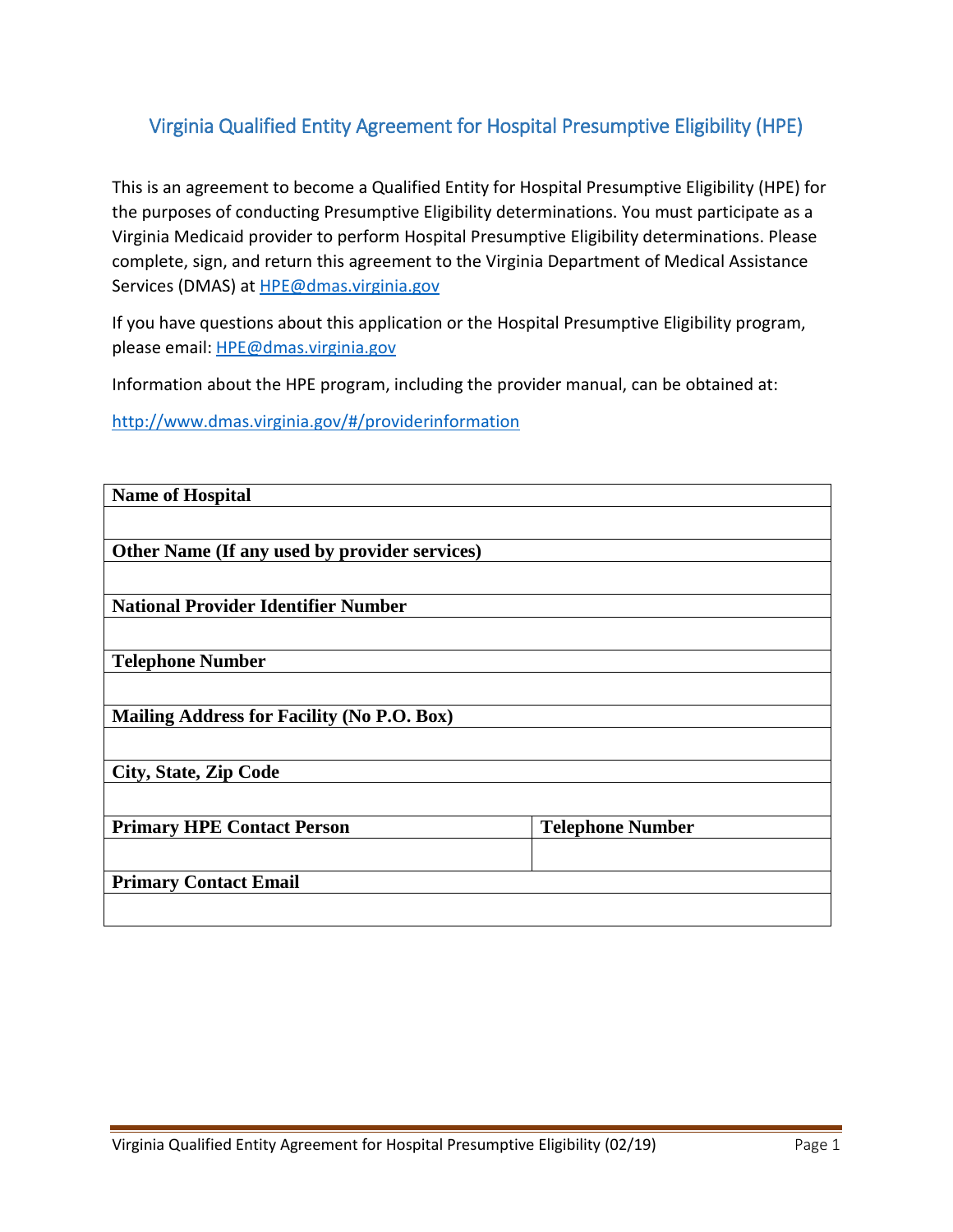## I understand that the responsibilities as an HPE Qualified Entity include:

- 1. Providing the Department of Medical Assistance Services (DMAS) HPE training to all hospital staff members who will perform HPE determinations before they begin conducting them.
- 2. Offering the HPE program to patients who have an immediate medical need and are without current, confirmed Medicaid or FAMIS coverage;
- 3. Determine patients, on the basis of preliminary information, Medicaid eligibility using HPE guidelines;
- 4. Ensuring that all individuals performing HPE determinations are direct employees of the hospital and do not work as contractors or vendors of the hospital;
- 5. Accurately determining HPE;
- 6. Submitting completed HPE enrollment forms with the required information on those patients eligible for HPE to the DMAS designee within recommended time frame of five (5) calendar days;
- 7. Providing in writing (and orally if appropriate), notification to the patient about the outcome of the HPE determination, including approvals or denials;
- 8. Informing and assessing patients at the time of the HPE determination that they must file a Medicaid application in order to obtain regular Medicaid coverage beyond the HPE period.
- 9. Provide information regarding all the ways to apply for Medicaid and provide assistance to the individual in completing a Medicaid application form;
- 10. Informing patients that they may file a Medicaid application regardless of eligibility for HPE;
- 11. Facilitating patients with the completion of an application for Medicaid;
- 12. Keeping current with changes affecting HPE through provider memos, manuals, bulletins, notices, and/or further training;
- 13. Maintaining criteria to continue participation as an HPE provider based on the expectation of meeting the following standards: (1) the proportion of individuals determined presumptively eligible by the hospital who submit a full application; and (2) the proportion of individuals who are determined eligible for Medicaid based on the full application. The state may disqualify an HPE provider if (1) less than 85% of HPE submissions result in a full Medicaid application; or (2) less than 70% of individuals are determined eligible for Medicaid based on a full application. These standards will be assessed and may be revised by DMAS based on the results.